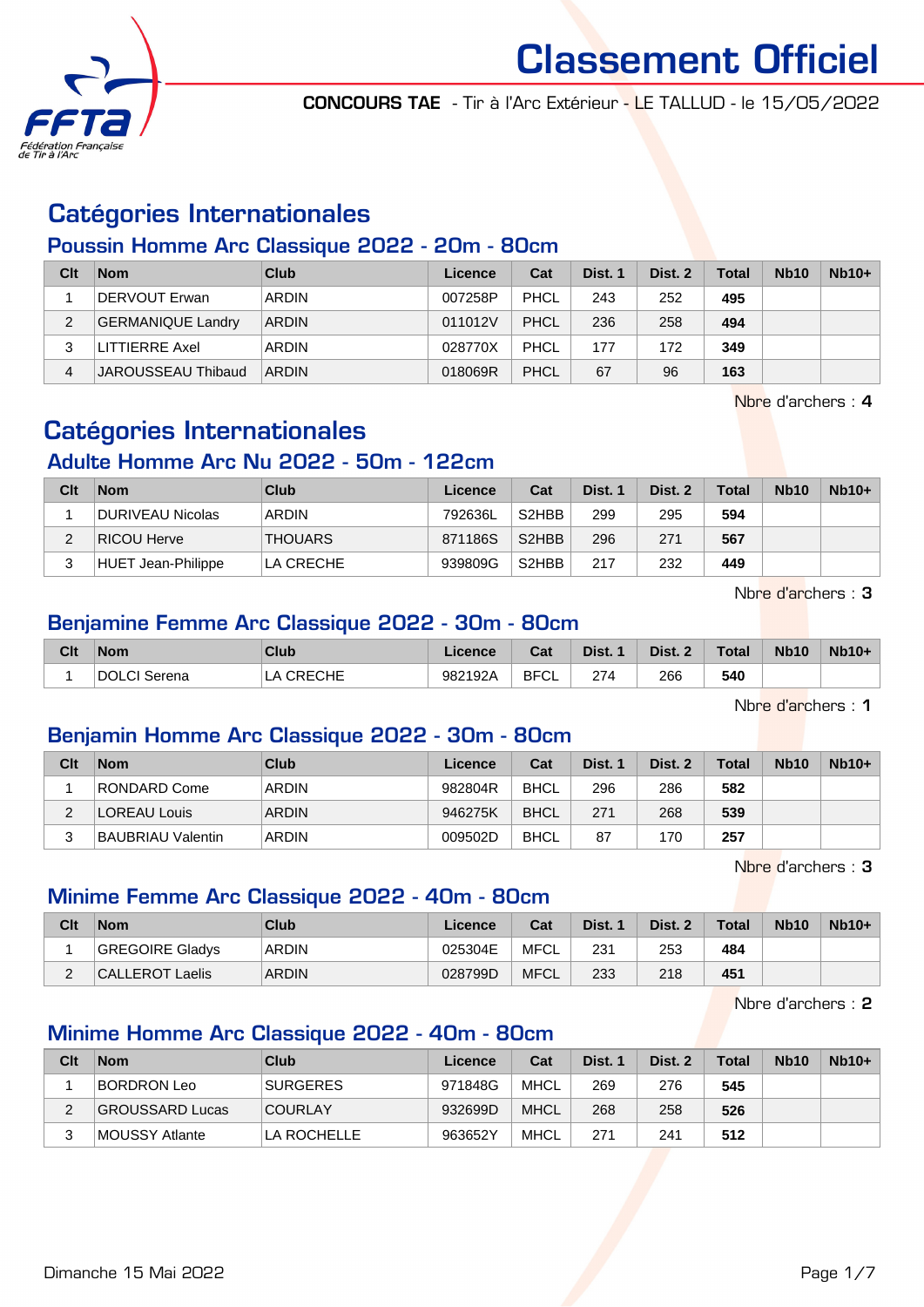

CONCOURS TAE - Tir à l'Arc Extérieur - LE TALLUD - le 15/05/2022

### Minime Homme Arc Classique 2022 - 40m - 80cm (Suite)

| Clt | <b>Nom</b>            | Club               | Licence | Cat         | Dist. 1 | Dist. 2 | <b>Total</b> | <b>Nb10</b> | $Nb10+$ |
|-----|-----------------------|--------------------|---------|-------------|---------|---------|--------------|-------------|---------|
|     | <b>PROUST Colin</b>   | MAZIERES EN GATINE | 946135H | MHCL        | 216     | 222     | 438          |             |         |
| 5   | <b>GIRARD William</b> | <b>TALLUD</b>      | 022598N | <b>MHCL</b> | 136     | 163     | 299          |             |         |

Nbre d'archers : 5

#### Cadette Femme Arc Classique 2022 - 60m - 122cm

| Clt | <b>Nom</b>        | Club         | Licence | Cat         | Dist. 1 | Dist. 2 | <b>Total</b> | <b>Nb10</b> | $Nb10+$ |
|-----|-------------------|--------------|---------|-------------|---------|---------|--------------|-------------|---------|
|     | GOUSSAS Aude      | <b>NIORT</b> | 015721N | CFCL        | 230     | 195     | 425          |             |         |
|     | GUILLON Cassandre | <b>ARDIN</b> | 993792J | <b>CFCL</b> | 212     | 145     | 357          |             |         |

Nbre d'archers : 2

# Cadet Homme Arc Classique 2022 - 60m - 122cm

| Clt | <b>Nom</b>           | <b>Club</b>               | Licence | Cat         | Dist. 1 | Dist. 2 | <b>Total</b> | <b>Nb10</b> | $Nb10+$ |
|-----|----------------------|---------------------------|---------|-------------|---------|---------|--------------|-------------|---------|
|     | <b>MAMES Dimitri</b> | <b>MAZIERES EN GATINE</b> | 974476N | <b>CHCL</b> | 274     | 254     | 528          |             |         |
| ົ   | FOREST Pierre        | ARDIN                     | 984987N | <b>CHCL</b> | 255     | 258     | 513          |             |         |

Nbre d'archers : 2

# Junior Homme Arc Classique 2022 - 70m - 122cm

| Clt | <b>Nom</b>          | Club                | Licence | Cat         | Dist. 1 | Dist. 2 | <b>Total</b> | <b>Nb10</b> | $Nb10+$ |
|-----|---------------------|---------------------|---------|-------------|---------|---------|--------------|-------------|---------|
|     | POUBLANC Ismael     | IMAZIERES EN GATINE | 858013Y | <b>JHCL</b> | 277     | 239     | 516          |             |         |
|     | <b>PRE Samuel</b>   | <b>THOUARS</b>      | 958742L | <b>JHCL</b> | 242     | 254     | 496          |             |         |
| ົ   | <b>RICOU Steven</b> | <b>THOUARS</b>      | 938805R | JHCL        | 181     | 100     | 281          |             |         |

Nbre d'archers : 3

# Senior 1 Homme Arc Classique 2022 - 70m - 122cm

| Clt | <b>Nom</b>            | Club               | Licence | Cat                | Dist. 1 | Dist. 2 | Total | <b>Nb10</b> | $Nb10+$ |
|-----|-----------------------|--------------------|---------|--------------------|---------|---------|-------|-------------|---------|
|     | METEAU Adrien         | <b>SURGERES</b>    | 777056B | S <sub>1</sub> HCL | 295     | 291     | 586   | 15          | 4       |
| 2   | CHOVAUX Maxime        | <b>SMARVES</b>     | 645466U | S <sub>1</sub> HCL | 293     | 293     | 586   | 12          | 3       |
| 3   | <b>CANDIAL Julien</b> | <b>TALLUD</b>      | 842401D | S <sub>1</sub> HCL | 254     | 248     | 502   |             |         |
| 4   | <b>BILLAUD Eliot</b>  | <b>JAUNAY CLAN</b> | 795316Z | S <sub>1</sub> HCL | 229     | 234     | 463   |             |         |
| 5   | <b>VERRAES Marc</b>   | <b>JAUNAY CLAN</b> | 427434C | S <sub>1</sub> HCL | 192     | 188     | 380   |             |         |

Nbre d'archers : 5

# Senior 2 Homme Arc Classique 2022 - 70m - 122cm

| Clt | <b>Nom</b>               | Club               | Licence | Cat                | Dist. 1 | Dist. 2 | <b>Total</b> | <b>Nb10</b> | $Nb10+$ |
|-----|--------------------------|--------------------|---------|--------------------|---------|---------|--------------|-------------|---------|
|     | TROUVE Michael           | <b>NIORT</b>       | 606118Z | S <sub>2</sub> HCL | 305     | 304     | 609          |             |         |
| 2   | NARALINGOM Jerome        | ILUSIGNAN          | 341408W | S <sub>2</sub> HCL | 291     | 296     | 587          |             |         |
| 3   | DAIRON Remi              | <b>THOUARS</b>     | 429193P | S <sub>2</sub> HCL | 280     | 272     | 552          |             |         |
| 4   | <b>NOURISSON Patrick</b> | MAZIERES EN GATINE | 328785A | S <sub>2</sub> HCL | 251     | 249     | 500          |             |         |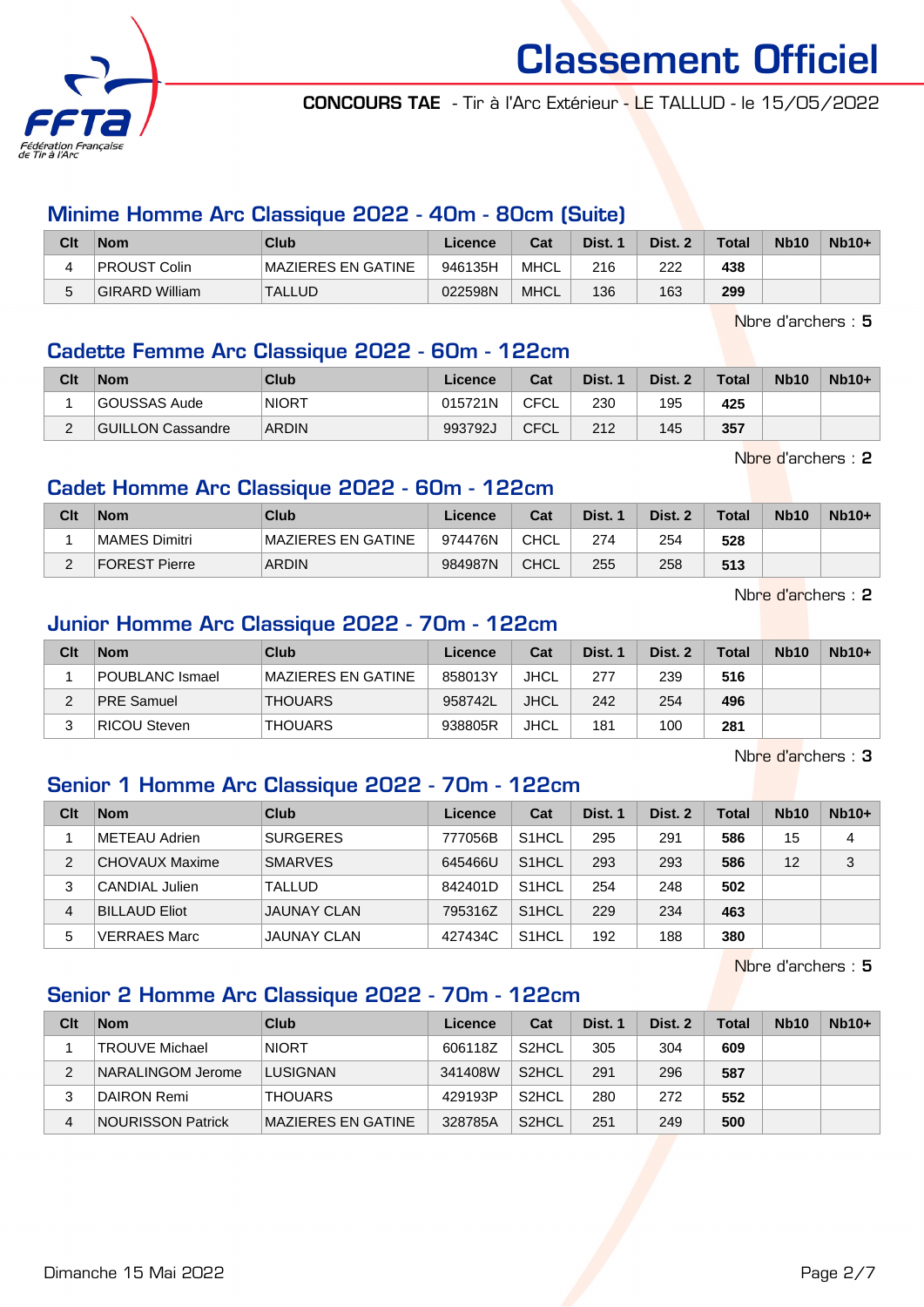

CONCOURS TAE - Tir à l'Arc Extérieur - LE TALLUD - le 15/05/2022

# Senior 2 Homme Arc Classique 2022 - 70m - 122cm (Suite)

| Clt | <b>Nom</b>      | Club         | Licence | Cat                | Dist. 1 | Dist. 2 | <b>Total</b> | <b>Nb10</b> | $Nb10+$ |
|-----|-----------------|--------------|---------|--------------------|---------|---------|--------------|-------------|---------|
|     | GOUSSAS Charles | <b>NIORT</b> | 985906M | S2HCL              | 265     | 223     | 488          |             |         |
| 6   | BROSSARD Damien | JAUNAY CLAN. | 838740Z | S <sub>2</sub> HCL | 237     | 216     | 453          |             |         |
|     | CHAUVET Didier  | LA CRECHE    | 901574X | S2HCL              | 220     | 220     | 440          |             |         |

Nbre d'archers : 7

### Senior 3 Homme Arc Classique 2022 - 60m - 122cm

| Clt | <b>Nom</b>              | Club                | Licence | Cat   | Dist. 1 | Dist. 2 | <b>Total</b> | <b>Nb10</b> | $Nb10+$ |
|-----|-------------------------|---------------------|---------|-------|---------|---------|--------------|-------------|---------|
|     | <b>RABIN Didier</b>     | <b>THOUARS</b>      | 777662K | S3HCL | 288     | 266     | 554          |             |         |
| 2   | VIAUD Jean Jacques      | LUSIGNAN            | 356401T | S3HCL | 260     | 269     | 529          |             |         |
| 3   | <b>HEURTAULT Pascal</b> | <b>NIORT</b>        | 614712R | S3HCL | 228     | 266     | 494          |             |         |
| 4   | INATUREL Alain          | <b>SAINT BENOIT</b> | 823698Z | S3HCL | 238     | 238     | 476          |             |         |

Nbre d'archers : 4

# Cadet Homme Arc à Poulies 2022 - 50m - 80cm

| Clt | <b>Nom</b>      | Club              | ∟icence | <b>Column</b><br>val | Dist.       | Dist. 2 | <b>Total</b> | <b>Nb10</b> | $Nb10+$ |
|-----|-----------------|-------------------|---------|----------------------|-------------|---------|--------------|-------------|---------|
|     | RIVEREAU Victor | <b>LENCLOITRE</b> | 936859A | <b>CHCO</b>          | 310<br>ی رب | 332     | 651          |             |         |

Nbre d'archers : 1

#### Senior 1 Femme Arc à Poulies 2022 - 50m - 80cm

| Clt    | <b>Nom</b>                 | Club           | Licence | Cat                | Dist. 1 | Dist. 2 | <b>Total</b> | <b>Nb10</b> | $Nb10+$ |
|--------|----------------------------|----------------|---------|--------------------|---------|---------|--------------|-------------|---------|
|        | ROUZE Sophie               | <b>COURLAY</b> | 810220Z | S <sub>1</sub> FCO | 316     | 312     | 628          |             |         |
| $\sim$ | CHAUSSEROUGE Sonia   NIORT |                | 380790C | S <sub>1</sub> FCO | 296     | 274     | 570          |             |         |

Nbre d'archers : 2

# Senior 1 Homme Arc à Poulies 2022 - 50m - 80cm

| Clt | <b>Nom</b>       | Club         | Licence | <b>Dol</b><br>ua   | Dist. | Dist. | <b>Total</b> | <b>Nb10</b> | <b>Nb10+</b> |
|-----|------------------|--------------|---------|--------------------|-------|-------|--------------|-------------|--------------|
|     | BRIANCEAU Benoit | <b>ARDIN</b> | 797487J | S <sub>1</sub> HCO | 325   | 330   | 655          |             |              |

Nbre d'archers : 1

# Senior 2 Femme Arc à Poulies 2022 - 50m - 80cm

| Clt | <b>Nom</b>                      | Club   | ∟icence | <b>Take</b><br>⊍aι             | Dist. | Dist. | <b>Total</b> | <b>Nb10</b> | $Nb10+$ |
|-----|---------------------------------|--------|---------|--------------------------------|-------|-------|--------------|-------------|---------|
|     | ROMANTEAU<br><sup>'</sup> Sonia | ∂NIORT | 266639A | S <sub>2</sub> FC <sub>O</sub> | 288   | 276   | 564          |             |         |

Nbre d'archers : 1

### Senior 2 Homme Arc à Poulies 2022 - 50m - 80cm

| Clt | <b>Nom</b>          | Club          | Licence | Cat                | Dist. 1 | Dist. 2 | <b>Total</b> | <b>Nb10</b> | $Nb10+$ |
|-----|---------------------|---------------|---------|--------------------|---------|---------|--------------|-------------|---------|
|     | BURGAUD Frank       | ARDIN         | 824077L | S <sub>2</sub> HCO | 337     | 333     | 670          |             |         |
| ົ   | PETIT Jean-Francois | <b>TALLUD</b> | 736096E | S <sub>2</sub> HCO | 320     | 320     | 640          |             |         |
| 3   | RONDARD David       | ARDIN         | 000434X | S <sub>2</sub> HCO | 318     | 313     | 631          |             |         |

Dimanche 15 Mai 2022 **Page 3/7**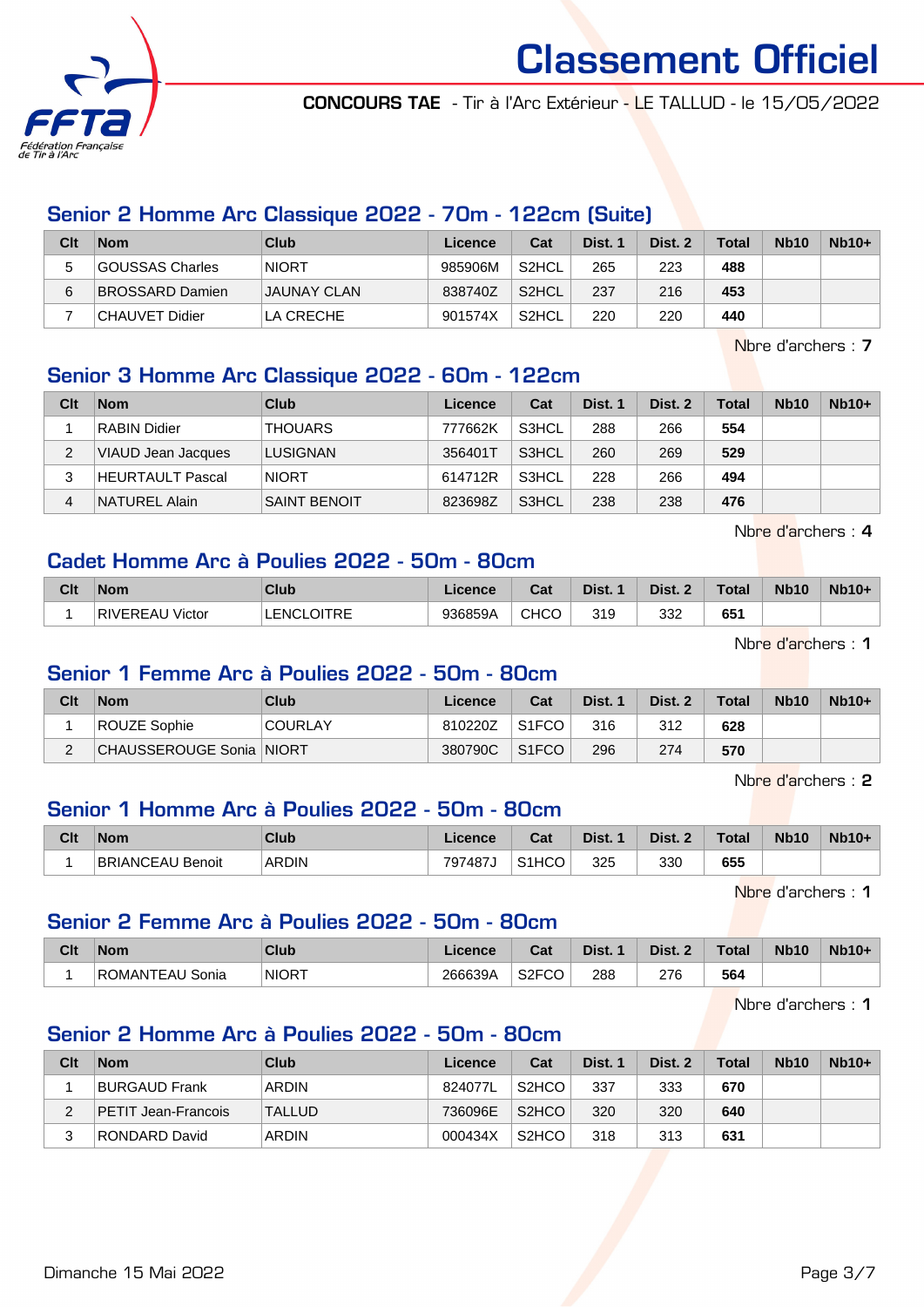

CONCOURS TAE - Tir à l'Arc Extérieur - LE TALLUD - le 15/05/2022

# Senior 2 Homme Arc à Poulies 2022 - 50m - 80cm (Suite)

| Clt | <b>Nom</b>            | Club            | Licence | <b>Dol</b><br>⊍a   | Dist.      | Dist. 2 | <b>Total</b> | <b>Nb10</b> | <b>Nb10+</b> |
|-----|-----------------------|-----------------|---------|--------------------|------------|---------|--------------|-------------|--------------|
|     | <b>BERNARDIN Tony</b> | <b>LUSIGNAN</b> | 708396W | S <sub>2</sub> HCO | 242<br>۱ ت | 307     | 620          |             |              |

Nbre d'archers : 4

### Senior 3 Homme Arc à Poulies 2022 - 50m - 80cm

| Clt | <b>Nom</b>             | Club         | Licence | Cat   | Dist. 1 | Dist. 2 | <b>Total</b> | <b>Nb10</b> | $Nb10+$ |
|-----|------------------------|--------------|---------|-------|---------|---------|--------------|-------------|---------|
|     | <b>ROYER Christian</b> | <b>NIORT</b> | 787150Y | S3HCO | 264     | 246     | 510          |             |         |
|     | LASSALE Jean-Pierre    | <b>NIORT</b> | 208898N | S3HCO | 245     | 237     | 482          |             |         |

Nbre d'archers : 2

# Catégories Nationales

#### Benjamin Homme Arc Classique 2022 - 20m - 80cm

| Clt | Nom          | Club         | icence  | Cat         | Dist. | Dist.<br>$\sim$ | <b>Total</b> | <b>Nb10</b> | <b>Nb10+</b> |
|-----|--------------|--------------|---------|-------------|-------|-----------------|--------------|-------------|--------------|
|     | MOREAU Robin | <b>ARDIN</b> | 030377L | <b>BHCL</b> | 257   | 266             | 523<br>. .   |             |              |

Nbre d'archers : 1

# Minime Femme Arc Classique 2022 - 30m - 80cm

| Clt | <b>Nom</b>              | Club         | Licence | Cat  | Dist. | Dist. 2 | $\tau$ otal | <b>Nb10</b> | $Nb10+$ |
|-----|-------------------------|--------------|---------|------|-------|---------|-------------|-------------|---------|
|     | <b>EPRINCHARD Sarah</b> | <b>NIORT</b> | 023414A | MFCL | 223   | 207     | 430         |             |         |

Nbre d'archers : 1

#### Cadette Femme Arc Classique 2022 - 50m - 122cm

| Clt | <b>Nom</b>     | Club                | Licence | Cat  | Dist. 1 | Dist. 2 | <b>Total</b> | <b>Nb10</b> | $Nb10+$ |
|-----|----------------|---------------------|---------|------|---------|---------|--------------|-------------|---------|
|     | COQUELET Sarah | <b>NIORT</b>        | 955884E | CFCL | 239     | 193     | 432          |             |         |
| C   | DEURÉ Émv      | IMAZIERES EN GATINE | 011739K | CFCL | 209     | 171     | 380          |             |         |
|     | HUREAU Marine  | <b>NIORT</b>        | 023287M | CFCL | 170     | 122     | 292          |             |         |

Nbre d'archers : 3

# Cadet Homme Arc Classique 2022 - 50m - 122cm

| Clt | <b>Nom</b>     | Club  | Licence | Cat         | Dist. | Dist. 2 | <b>Total</b> | <b>Nb10</b> | $Nb10+$ |
|-----|----------------|-------|---------|-------------|-------|---------|--------------|-------------|---------|
|     | POCHON Raphael | NIORT | 944524G | <b>CHCL</b> | 255   | 236     | 491          |             |         |

Nbre d'archers : 1

# Senior 1 Femme Arc Classique 2022 - 50m - 122cm

| Clt | <b>Nom</b>                 | Club      | Licence | $R_{\rm{eff}}$<br>ual | Dist. | Dist.       | <b>Total</b> | <b>Nb10</b> | <b>Nb10+</b> |
|-----|----------------------------|-----------|---------|-----------------------|-------|-------------|--------------|-------------|--------------|
|     | <b>FRICARD L</b><br>Louise | ANGOULEME | 840504S | 0.1501<br>'۱۲د<br>-UL | 275   | היה<br>ں ہے | 548          |             |              |

Nbre d'archers : 1

# Senior 2 Femme Arc Classique 2022 - 50m - 122cm

|  | Clt | $\blacksquare$ | Club | Licence | Cat | Dist. 1 Dist. 2 Total |  |  | <b>Nb10</b> | Nb10+ |
|--|-----|----------------|------|---------|-----|-----------------------|--|--|-------------|-------|
|--|-----|----------------|------|---------|-----|-----------------------|--|--|-------------|-------|

Dimanche 15 Mai 2022 **Page 4/7**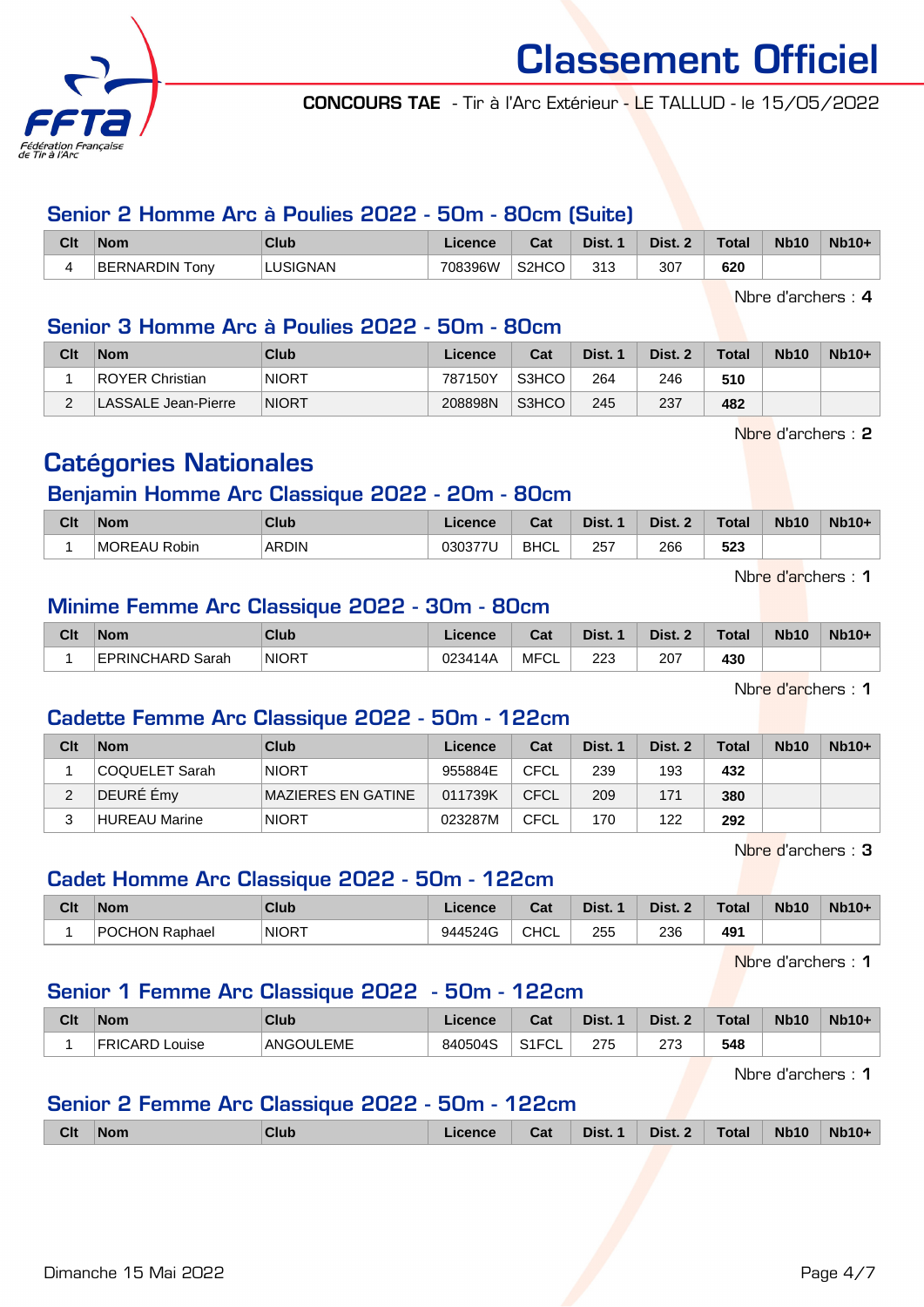

CONCOURS TAE - Tir à l'Arc Extérieur - LE TALLUD - le 15/05/2022

Classement Officiel

# Senior 2 Femme Arc Classique 2022 - 50m - 122cm (Suite)

| Clt | <b>Nom</b>          | Club               | Licence | Cat                | Dist. 1 | Dist. 2 | <b>Total</b> | <b>Nb10</b> | $Nb10+$ |
|-----|---------------------|--------------------|---------|--------------------|---------|---------|--------------|-------------|---------|
|     | <b>BILLON Cathy</b> | <b>NIORT</b>       | 820945G | S2FCL              | 297     | 285     | 582          |             |         |
|     | DUPOND Sandrine     | LA CRECHE          | 935094G | S <sub>2</sub> FCL | 234     | 224     | 458          |             |         |
|     | CADET Cecile        | MAZIERES EN GATINE | 817417X | S <sub>2</sub> FCL | 205     | 210     | 415          |             |         |

Nbre d'archers : 3

#### Senior 2 Homme Arc Classique 2022 - 50m - 122cm

| Clt | <b>Nom</b>        | Club                | Licence | Cat                | Dist. 1 | Dist. 2 | <b>Total</b> | <b>Nb10</b> | $Nb10+$ |
|-----|-------------------|---------------------|---------|--------------------|---------|---------|--------------|-------------|---------|
|     | CADU Alain        | TALLUD              | 847732Y | S <sub>2</sub> HCL | 309     | 303     | 612          |             |         |
|     | NOURISSON Patrick | IMAZIERES EN GATINE | 328785A | S <sub>2</sub> HCL | 282     | 270     | 552          |             |         |

Nbre d'archers : 2

#### Senior 3 Homme Arc Classique 2022 - 50m - 122cm

| Clt | <b>Nom</b>         | Club            | Licence | Cat   | Dist. 1 | Dist. 2 | <b>Total</b> | <b>Nb10</b> | $Nb10+$ |
|-----|--------------------|-----------------|---------|-------|---------|---------|--------------|-------------|---------|
|     | HEURTAULT Pascal   | <b>NIORT</b>    | 614712R | S3HCL | 296     | 296     | 592          |             |         |
| ີ   | VIAUD Jean Jacques | <b>LUSIGNAN</b> | 356401T | S3HCL | 287     | 273     | 560          |             |         |

Nbre d'archers : 2

### Senior 1 Femme Arc à Poulies 2022 - 50m - 122cm

| Clt | <b>Nom</b>               | Club           | Licence | Cat                | Dist. 1 | Dist. 2 | <b>Total</b> | <b>Nb10</b> | $Nb10+$ |
|-----|--------------------------|----------------|---------|--------------------|---------|---------|--------------|-------------|---------|
|     | ROUZE Sophie             | <b>COURLAY</b> | 810220Z | S <sub>1</sub> FCO | 327     | 335     | 662          |             |         |
|     | <b>IGROUSSARD Emilie</b> | <b>COURLAY</b> | 756999A | S <sub>1</sub> FCO | 253     | 231     | 484          |             |         |

Nbre d'archers : 2

#### Senior 1 Homme Arc à Poulies 2022 - 50m - 122cm

| Clt | <b>Nom</b>       | Club         | Licence | Cat                | Dist. | Dist. 2 | Total | <b>Nb10</b> | <b>Nb10+</b> |
|-----|------------------|--------------|---------|--------------------|-------|---------|-------|-------------|--------------|
|     | BRIANCEAU Benoit | <b>ARDIN</b> | 797487J | S <sub>1</sub> HCO | 341   | 339     | 680   |             |              |

Nbre d'archers : 1

#### Senior 2 Femme Arc à Poulies 2022 - 50m - 122cm

| Clt | <b>Nom</b>                | Club           | ∟icence⊦ | $R_{\rm eff}$<br>⊍a | Dist. | Dist. 2<br>$\sqrt{2}$ | <b>Total</b> | <b>Nb10</b> | $Nb10+$ |
|-----|---------------------------|----------------|----------|---------------------|-------|-----------------------|--------------|-------------|---------|
|     | <b>GROUSSARD</b><br>Sonia | <b>COURLAY</b> | 956617B  | S2FCO               | 304   | 302                   | 606          |             |         |

Nbre d'archers : 1

# Senior 2 Homme Arc à Poulies 2022 - 50m - 122cm

| Clt      | <b>Nom</b>         | Club           | Licence | Cat                | Dist. 1 | Dist. 2 | <b>Total</b> | <b>Nb10</b> | $Nb10+$ |
|----------|--------------------|----------------|---------|--------------------|---------|---------|--------------|-------------|---------|
|          | BURGAUD Frank      | <b>ARDIN</b>   | 824077L | S <sub>2</sub> HCO | 349     | 341     | 690          |             |         |
| <u>.</u> | CAILLEAUD Francois | <b>COURLAY</b> | 211974G | S <sub>2</sub> HCO | 342     | 337     | 679          |             |         |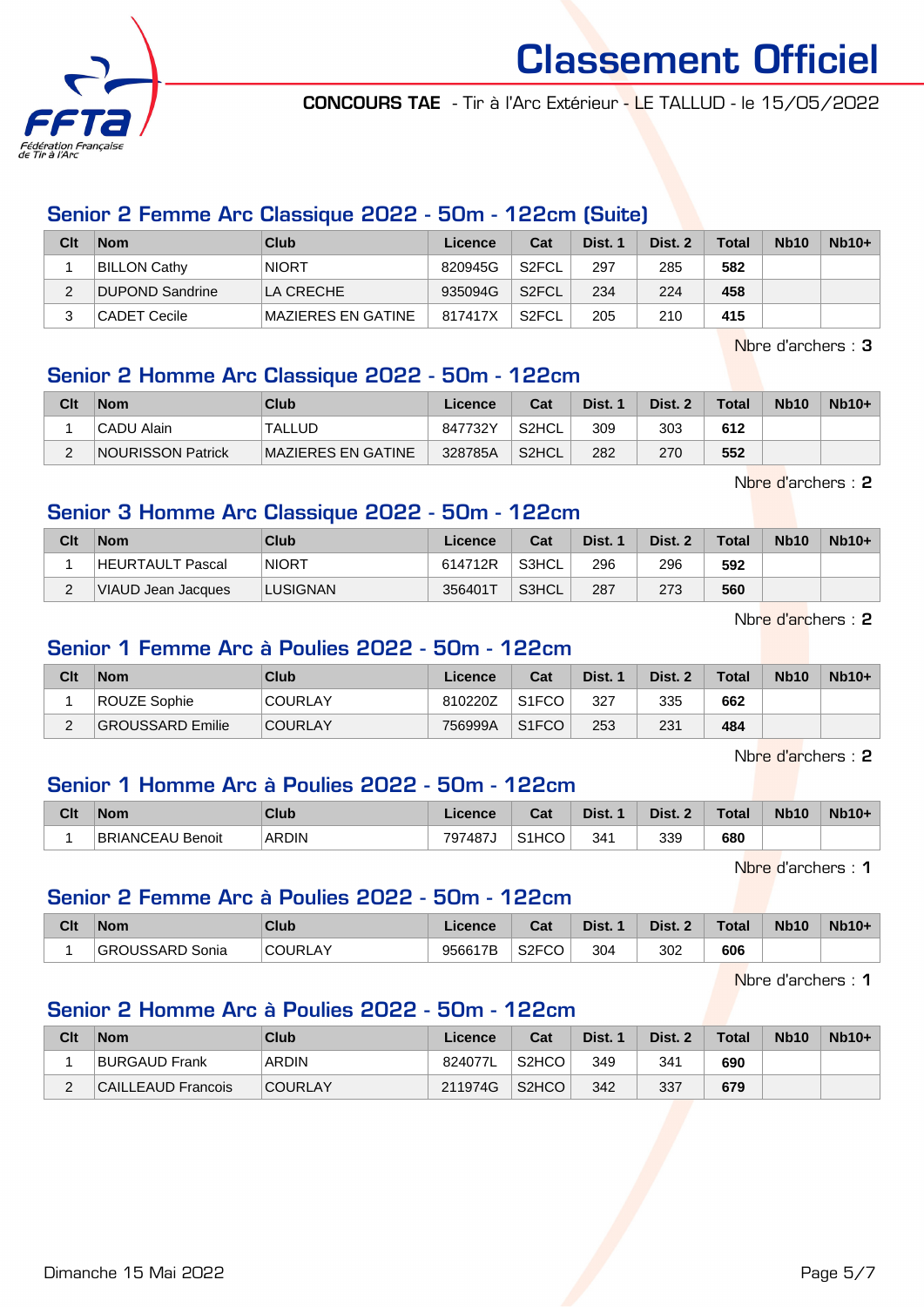

CONCOURS TAE - Tir à l'Arc Extérieur - LE TALLUD - le 15/05/2022

# Senior 2 Homme Arc à Poulies 2022 - 50m - 122cm (Suite)

| Clt | <b>Nom</b>                 | <b>Club</b>    | Licence | Cat                            | Dist. 1 | Dist. 2 | <b>Total</b> | <b>Nb10</b> | $Nb10+$ |
|-----|----------------------------|----------------|---------|--------------------------------|---------|---------|--------------|-------------|---------|
| 3   | CHAUSSONEAUX<br>Christophe | <b>TALLUD</b>  | 812291A | S <sub>2</sub> H <sub>CO</sub> | 333     | 340     | 673          |             |         |
| 4   | GROUSSARD Frederic         | <b>COURLAY</b> | 759502W | S <sub>2</sub> HCO             | 338     | 325     | 663          |             |         |
| 5   | <b>VOYER Martial</b>       | TALLUD         | 036152W | S <sub>2</sub> H <sub>CO</sub> | 325     | 311     | 636          |             |         |
| 6   | <b>BERNARDIN Tony</b>      | LUSIGNAN       | 708396W | S <sub>2</sub> H <sub>CO</sub> | 314     | 317     | 631          |             |         |

Nbre d'archers : 6

# Senior 3 Homme Arc à Poulies 2022 - 50m - 122cm

| Clt | <b>Nom</b>          | Club           | Licence | Cat   | Dist. 1 | Dist. 2 | <b>Total</b> | <b>Nb10</b> | $Nb10+$ |
|-----|---------------------|----------------|---------|-------|---------|---------|--------------|-------------|---------|
|     | LASSALE Jean-Pierre | <b>NIORT</b>   | 208898N | S3HCO | 309     | 302     | 611          | 14          |         |
| າ   | MOUREN Michel       | <b>NIORT</b>   | 606119A | S3HCO | 315     | 296     | 611          | 10          | ົ       |
| ว   | RICARD Jean Claude  | <b>THOUARS</b> | 620536W | S3HCO | 286     | 269     | 555          |             |         |

Nbre d'archers : 3

# Promotion

| Clt | <b>Nom</b>                  | Club         | Licence | Cat | Dist.<br>$\overline{ }$ | Dist. 2<br>ാ | <b>Total</b> | <b>Nb10</b> | $Nb10+$ |
|-----|-----------------------------|--------------|---------|-----|-------------------------|--------------|--------------|-------------|---------|
|     | PINTAUD-MALLEREAU<br>Marius | <b>ARDIN</b> | 988529N | M   | 195                     | 171          | 366          |             |         |

Nbre d'archers : 1

# Autres tirs

# Adulte Homme Arc Nu 2022 - 50m - 122cm

| Tir   | <b>Nom</b>         | Club           | Licence | Cat                | Dist. 1 | Dist. 2 | <b>Total</b> | <b>Nb10</b> | $Nb10+$ |
|-------|--------------------|----------------|---------|--------------------|---------|---------|--------------|-------------|---------|
| Tir 2 | DURIVEAU Nicolas   | <b>ARDIN</b>   | 792636L | S <sub>2</sub> HBB | 302     | 277     | 579          |             |         |
| Tir 2 | <b>RICOU Herve</b> | <b>THOUARS</b> | 871186S | S <sub>2</sub> HBB | 280     | 282     | 562          |             |         |
| Tir 2 | HUET Jean-Philippe | LA CRECHE      | 939809G | S <sub>2</sub> HBB | 260     | 255     | 515          |             |         |

Nbre d'archers : 3

# Minime Homme Arc Classique 2022 - 40m - 80cm

| Tir              | <b>Nom</b>     | Club            | Licence | Cat         | Dist. 1 | Dist. 2 | <b>Total</b> | <b>Nb10</b> | $Nb10+$ |
|------------------|----------------|-----------------|---------|-------------|---------|---------|--------------|-------------|---------|
| Tir 2            | BORDRON Leo    | <b>SURGERES</b> | 971848G | <b>MHCL</b> | 287     | 268     | 555          |             |         |
| Tir <sub>2</sub> | MOUSSY Atlante | LA ROCHELLE     | 963652Y | <b>MHCL</b> | 245     | 236     | 481          |             |         |

Nbre d'archers : 2

# Senior 1 Homme Arc Classique 2022 - 70m - 122cm

| <b>Tir</b>       | <b>Nom</b>     | Club           | ∟icence | $\sim$<br>saı      | Dist. | Dist. 2 | <b>Total</b> | <b>Nb10</b> | $Nb10+$ |
|------------------|----------------|----------------|---------|--------------------|-------|---------|--------------|-------------|---------|
| Tir <sub>2</sub> | CHOVAUX Maxime | <b>SMARVES</b> | 645466U | S <sub>1</sub> HCL | 285   | 84      | 369          |             |         |

Nbre d'archers : 1